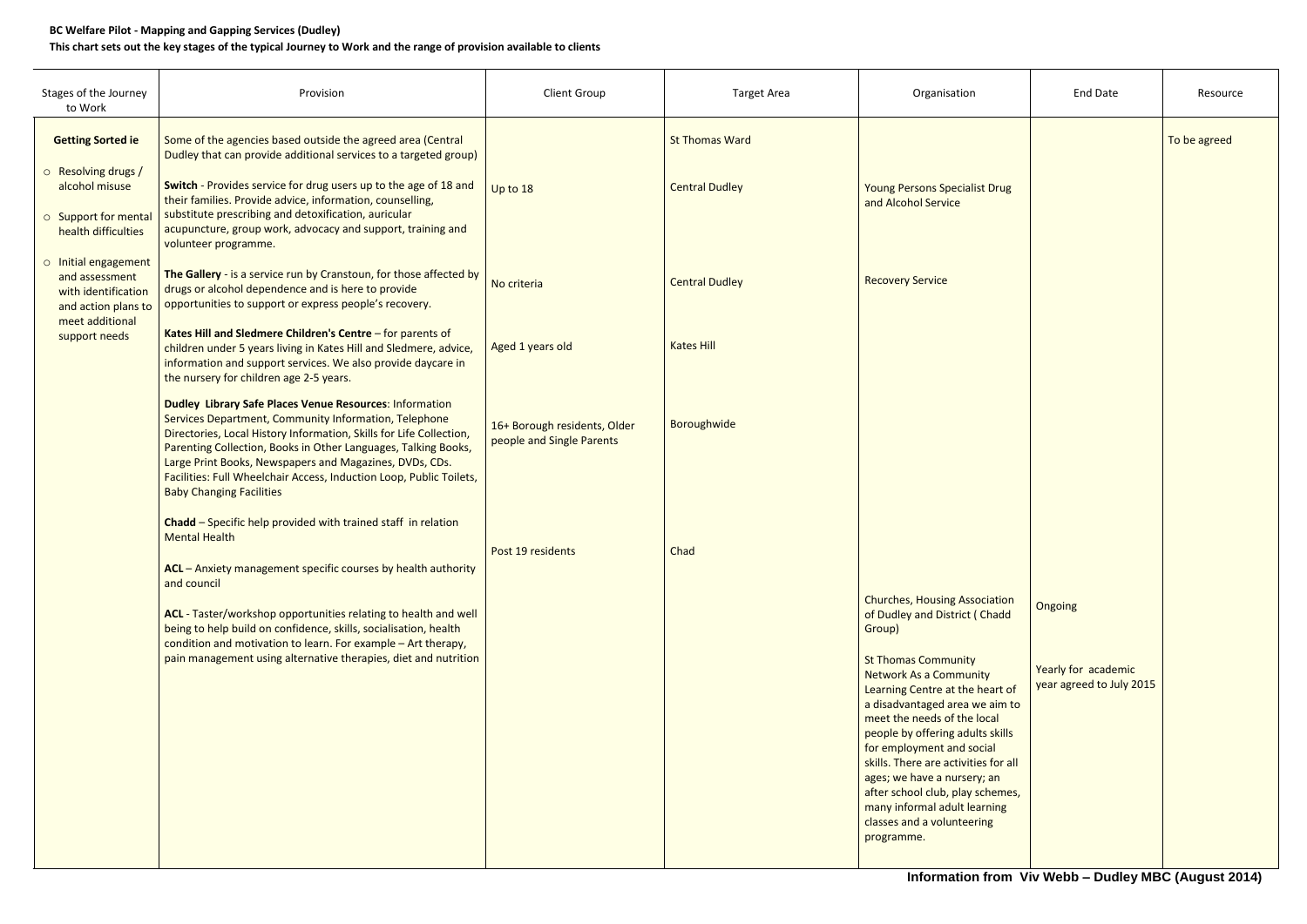|                                                                                                                                                                                                                                                                                                                   |                                                                                                                                                                                                                                                                                                                                                                                                                                                                                                                                                                |                                                                                          |                       | <b>DMBC Adult and Community</b><br><b>Learning</b>                                                                                                                                                                                                                              | Yearly for academic<br>year agreed to July                                                                                                                                                   | Core council funding |
|-------------------------------------------------------------------------------------------------------------------------------------------------------------------------------------------------------------------------------------------------------------------------------------------------------------------|----------------------------------------------------------------------------------------------------------------------------------------------------------------------------------------------------------------------------------------------------------------------------------------------------------------------------------------------------------------------------------------------------------------------------------------------------------------------------------------------------------------------------------------------------------------|------------------------------------------------------------------------------------------|-----------------------|---------------------------------------------------------------------------------------------------------------------------------------------------------------------------------------------------------------------------------------------------------------------------------|----------------------------------------------------------------------------------------------------------------------------------------------------------------------------------------------|----------------------|
| <b>Getting Started ie</b><br>o Advice and<br>Guidance<br>o Initial engagement<br>including outreach<br>o Personal<br>development and<br>confidence<br>building<br>o Advice and<br>guidance resulting<br>in action plans<br>including careers<br>interviews and<br>reviews<br>o Literacy, language<br>and numeracy | St Thomas - provide a number of services and are a Matrix<br>accredited centre<br>ACL - provide a number of services and are a Matrix accredited<br>centre<br>St Thomas - have a dedicated outreach service in the area<br>St Thomas, ACL, Chadd - deliver programmes in relation to this.<br>St Thomas and ACL - provide this service including family<br>learning in the local primary schools-This is part of the post 19<br>partnership which also links with the three borough colleges to<br>ensure suitable progression routes are available to level 3 | $16+$<br>Borough residents<br>Older people<br><b>Single Parents</b><br>Post 19 residents | <b>St Thomas Ward</b> | <b>St Thomas Community Network</b><br><b>DMBC Adult and Community</b><br>Learning<br><b>Chadd Group</b><br>The salvation Army In 2012 the<br><b>Army's Employment Plus</b><br>Service works with other<br>agencies to help people out of<br>welfare dependency and into<br>work | Yearly for academic<br>year agreed to July 2015<br>Core council financial<br>year funding and<br>yearly for academic<br>year agreed to July 2015<br>Some linked to prime<br>contract funding |                      |
| <b>Becoming More</b><br>Employable ie<br>$\circ$ Personal /<br><b>Vocational skills</b>                                                                                                                                                                                                                           | All three providers via area planning deliver vocational and<br>progression learning based on the needs of individuals and<br>groups.<br>Dudley College - has a wide range of courses for school leavers<br>and adult learners                                                                                                                                                                                                                                                                                                                                 | $16+$<br><b>Borough residents</b><br>Older people<br><b>Single Parents</b>               | <b>St Thomas Ward</b> | <b>Dudley College</b><br><b>Dudley College</b>                                                                                                                                                                                                                                  | Yearly for academic<br>year agreed to July 2015<br>Subject to SFA rules                                                                                                                      |                      |
| o Careers advice and<br>job seeking skills<br>o Volunteering<br>o Pre-recruitment<br>training                                                                                                                                                                                                                     | Dudley Rethink Employment Support Project - provides a wide<br>range of services to adults with a mental illness living in the<br>Dudley Borough. - support includes accessing volunteering,<br>paid employment, assist with completion of job application<br>forms and job searches, producing a CV and accessing<br>vocational and non vocational courses.                                                                                                                                                                                                   | Post 19 residents                                                                        |                       | <b>Rethink Mental Illness -</b><br><b>Employment Support Project</b>                                                                                                                                                                                                            |                                                                                                                                                                                              |                      |
| ○ Benefits advice<br>o Literacy, language<br>and numeracy                                                                                                                                                                                                                                                         | <b>Dudley MBC and St Thomas - have volunteer support</b><br>programmes in partnership with DCVS<br>All three providers via area planning deliver vocational and<br>progression learning based on the needs of individuals and<br>groups.<br>St Thomas and ACL - provide this service including family<br>learning in the local primary schools. This is part of the post 19<br>partnership which also links with the three borough colleges to<br>ensure suitable progression routes are available to level 3                                                  | Post 19 learners                                                                         |                       | <b>St Thomas Community Network</b><br><b>DMBC Adult and Community</b><br>Learning                                                                                                                                                                                               | Yearly for academic<br>year agreed to July 2015<br>Core council financial<br>year funding and<br>yearly for academic<br>year agreed to July 2015                                             |                      |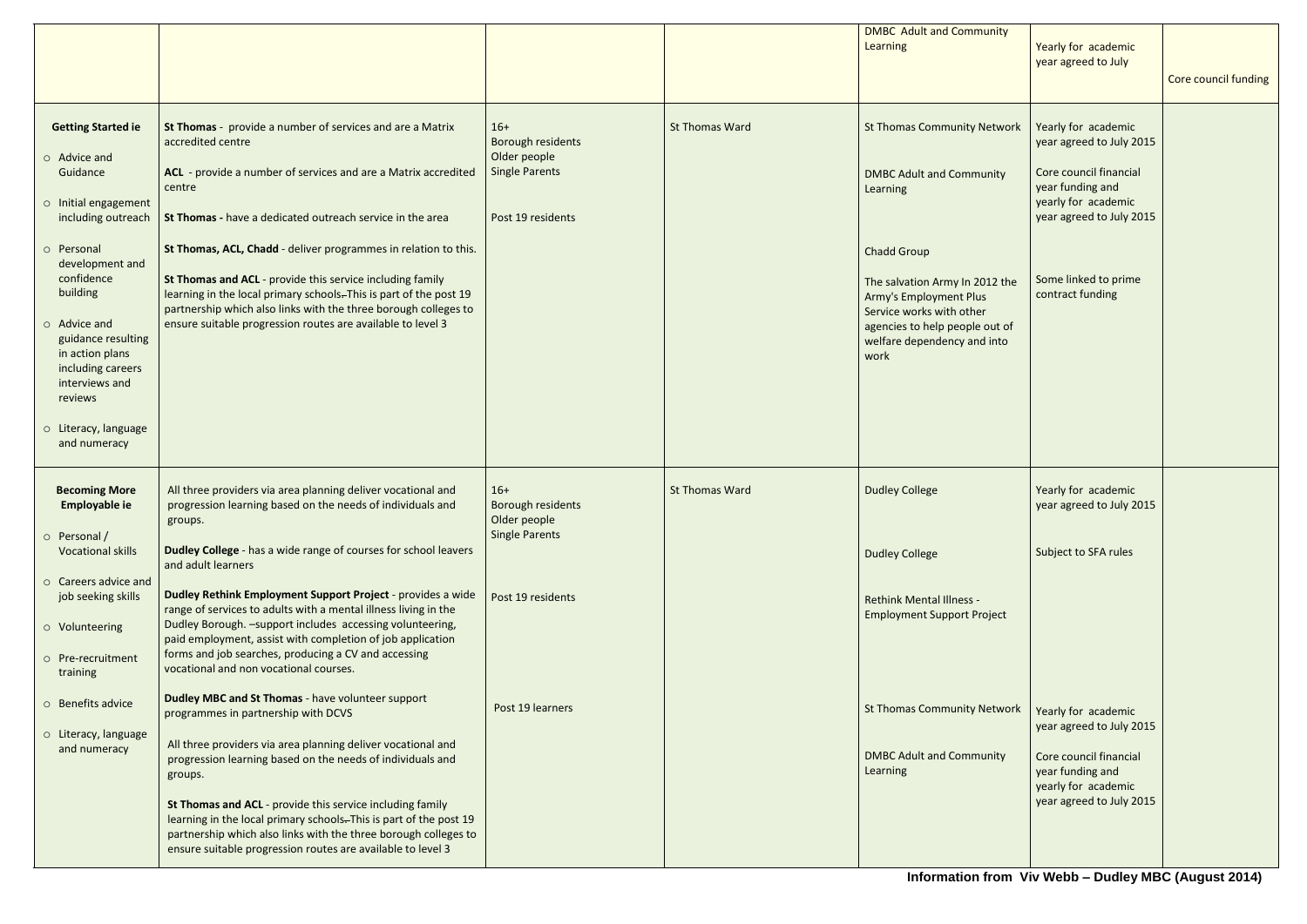|                                                                                                                                                                      | Dudley Library Work Club - the following services are available<br>at all Dudley Adult and Community Learning Team Centres:-<br>Drop in - not a required attendance;<br>$\bullet$<br>Job Search - Free Internet Access;<br>Help in using the Internet;<br>Access to the top ten most popular Midland job<br>Internet sites;<br>Express and Star - up to 10 days of news papers held<br>for vacancies for jobs search;<br>Help with completing online and paper job applications;<br>$\bullet$<br>Help with setting up an email account for online job<br>$\bullet$<br>applications;<br>Help compiling and updating your CV;<br>$\bullet$<br>Help compiling your cover letters for job applications;<br>Interview techniques advice and support;<br>$\bullet$<br>Careers advice;<br>$\bullet$<br>Vacancy alert - via phone/text outside of the Work<br>$\bullet$<br>Clubs session should a suitable vacancy appear;<br>Re-Training:- advice on courses and re-training;<br>$\bullet$<br>Free printing and Free calls to enquire about vacancies;<br>Signposting to other services which can support a<br>return to work<br>Seetec Dudley - offer support for unemployed individuals aged<br>19 and over through Skills Support for the Unemployed. Help<br>and support for NEET's (Not in Education Employment or<br>Training) for 14 - 18 year olds. | Post 19 and NEETS                                                                               | Boroughwide inc St Thomas | <b>Seetec Dudley</b>                                                                                                                                                  |
|----------------------------------------------------------------------------------------------------------------------------------------------------------------------|------------------------------------------------------------------------------------------------------------------------------------------------------------------------------------------------------------------------------------------------------------------------------------------------------------------------------------------------------------------------------------------------------------------------------------------------------------------------------------------------------------------------------------------------------------------------------------------------------------------------------------------------------------------------------------------------------------------------------------------------------------------------------------------------------------------------------------------------------------------------------------------------------------------------------------------------------------------------------------------------------------------------------------------------------------------------------------------------------------------------------------------------------------------------------------------------------------------------------------------------------------------------------------------------------------------------------------------------------|-------------------------------------------------------------------------------------------------|---------------------------|-----------------------------------------------------------------------------------------------------------------------------------------------------------------------|
| <b>Getting into Work ie</b><br>$\circ$ Advice and<br>Guidance<br>o Recruitment<br>$\circ$ Job placements<br>$\circ$ Work experience /<br>trials<br>O Apprenticeships | Salvation Army's Employment Plus Service - works with other<br>agencies to help people out of welfare dependency and into<br>work,<br>St Thomas - provide specific work club type activities<br>ACL - provide support for individuals with Mental Health<br>problems - direct support for those with Mental Health issues<br>Recession Support - One Stop Advice, guidance and support<br>service for those recently redundant or at risk of redundancy.<br>Sector Specific Courses- Programmes in care etc with job<br>matching service<br>Learner need led delivery - Delivery such as CVs Preparation /<br>Application Form completion, interview skills and post<br>employment support programmes are available.<br>Individual employer in need delivery- Specific programmes for<br>employers recruitment needs such as CAB and Inland Revenue<br>Local Authority Support -Recruitment from target<br>wards/groups into council vacancies<br>Partnership Delivery with Prime Contractors to enable joint                                                                                                                                                                                                                                                                                                                                        | $16+$<br><b>Borough residents</b><br>Older people<br><b>Single Parents</b><br>Post 19 residents | <b>St Thomas Ward</b>     | Salvation Army In 2012 the<br><b>Army's Employment Plus</b><br>Service<br><b>St Thomas Community</b><br><b>Network</b><br><b>DMBC Adult and Community</b><br>Learning |

| Core council financial<br>year funding and<br>yearly for academic<br>year agreed to July 2015                                                    |  |
|--------------------------------------------------------------------------------------------------------------------------------------------------|--|
| To be discussed                                                                                                                                  |  |
| Yearly for academic<br>year agreed to July 2015<br>Core council financial<br>year funding and<br>yearly for academic<br>year agreed to July 2015 |  |
|                                                                                                                                                  |  |